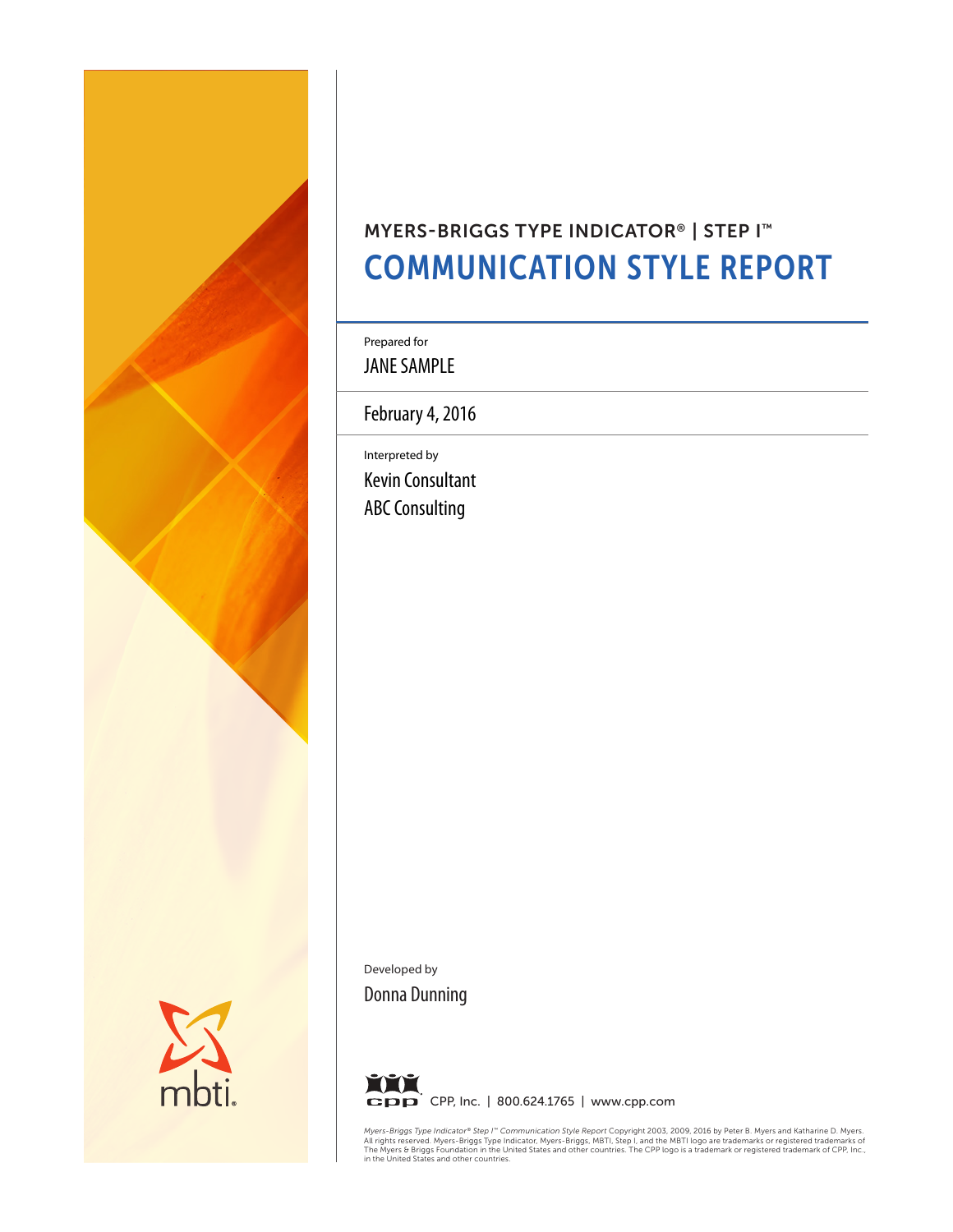



## HOW YOUR REPORT proposition IS ORGANIZED

- Your Myers-Briggs® Personality Type
- Clarity of Your Preferences
- Extraversion and Introversion in Communication
- Sensing and Intuition in Communication
- Thinking and Feeling in Communication
- Judging and Perceiving in Communication
- Your Communication Style
- Communication Tips for Your Personality Type

## About Your Report

You communicate with others every day. You may not always take the time, though, to think about how your natural communication style affects others. Your Myers-Briggs® Communication Style Report is designed to help you become aware of some important differences in communication styles.

The MBTI® assessment was developed by Isabel Briggs Myers and her mother, Katharine Cook Briggs, based on the personality type theory proposed by psychologist Carl Jung. The assessment identifies which of 16 different personality types best describes you. Personality type is a nonjudgmental tool for understanding the strengths and gifts of individuals. All personality types are equally valuable and useful.

This report can help you

- Understand more about your Myers-Briggs personality type preferences
- Learn about and appreciate your natural communication style and the influence your personality type has on it
- Learn strategies for adapting your style to communicate effectively with others

Your MBTI type indicates which preference you favor in each of four pairs of

|  | EXTRAVERSION <b>e</b> or <b>i</b> INTROVERSION | Opposite ways to<br>direct and receive energy             |
|--|------------------------------------------------|-----------------------------------------------------------|
|  | SENSING S OF A INTUITION                       | Opposite ways to<br>take in information                   |
|  | THINKING to or f FEELING                       | Opposite ways to <b>decide and</b><br>come to conclusions |
|  | JUDGING TO OF PERCEIVING                       | Opposite ways to<br>approach the outside world            |

Keep in mind that this report describes your natural preferences, not your learned skills or abilities. Everyone can learn to use all of the preferences to communicate effectively. Your report gives you general descriptions about how people with your preferences tend to communicate. These descriptions aren't intended to limit you; they're meant to help you recognize your natural style and see how your communication style differs from others.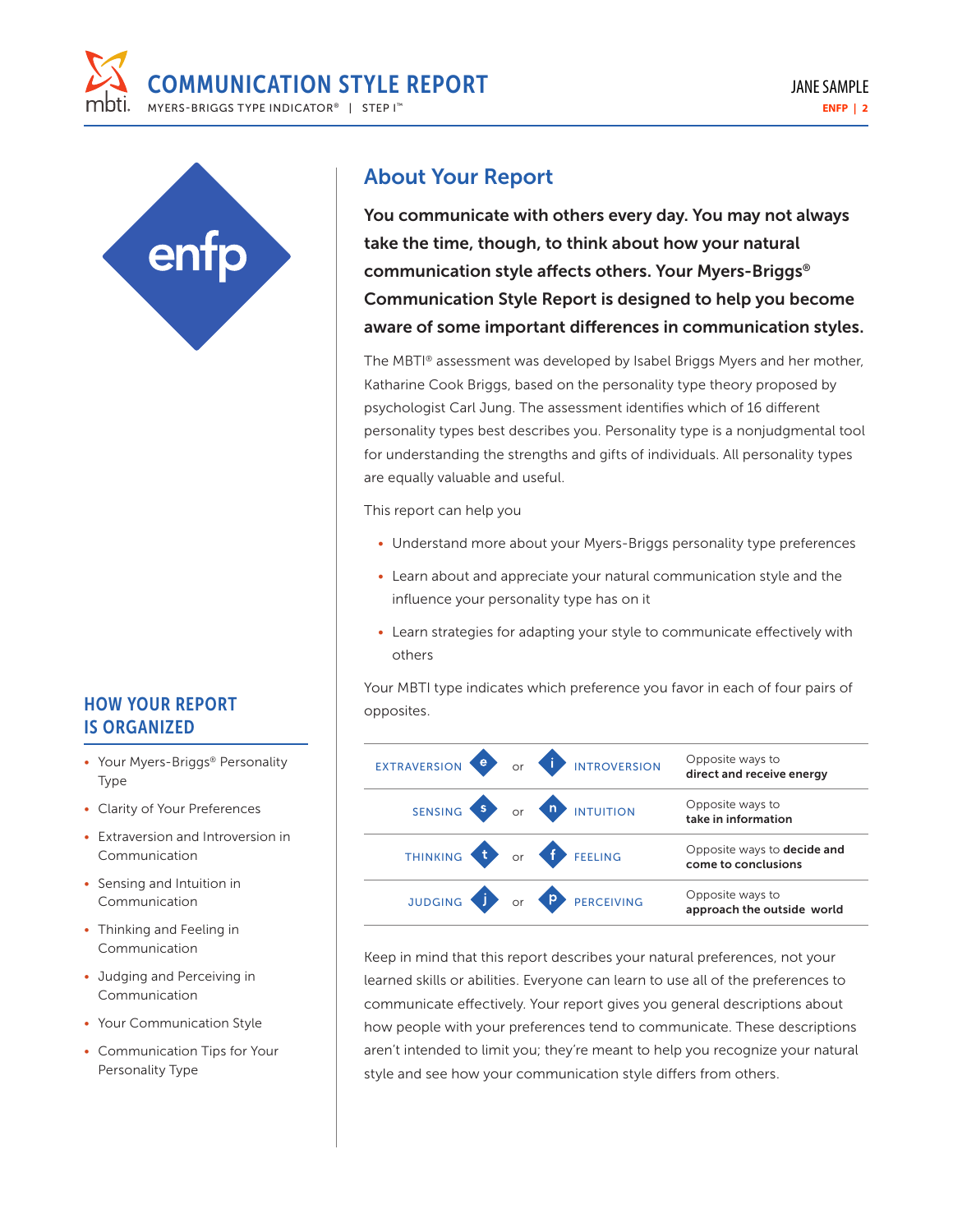



## Your Myers-Briggs® Personality Type

Your answers to the questions on the MBTI assessment show which preference in each of the four pairs of opposites you prefer.

> Your reported Myers-Briggs personality type ENFP Your preferences Extraversion | Intuition | Feeling | Perceiving

Although each of us can and does use all of the preferences at least some of the time, people typically find one in each pair more comfortable and natural than its opposite. Think of your choices as something like being right- or left-handed. Both hands are valuable and useful, but most people use the hand they favor naturally more often and become more adept with it. In the same way, your type preferences are choices between equally valuable and useful qualities. Your ENFP results are described below.

### THE WAY YOU DIRECT AND RECEIVE ENERGY

#### **Extraversion**

People who prefer Extraversion tend to direct their energy toward the outside world and get energized by interacting with people and taking action.



#### Introversion

People who prefer Introversion tend to direct their energy toward their inner world and get energized by reflecting on their ideas and experiences.

### THE WAY YOU TAKE IN INFORMATION

#### Sensing

People who prefer Sensing tend to take in information that is real and tangible. They focus mainly on what they perceive using the five senses.





#### Intuition

People who prefer Intuition tend to take in information by seeing the big picture. They focus mainly on the patterns and interrelationships they perceive.

### THE WAY YOU DECIDE AND COME TO CONCLUSIONS

### **Thinking**

People who prefer Thinking typically base their decisions and conclusions on logic, with accuracy and objective truth the primary goals.



#### Feeling

People who prefer Feeling typically base their decisions and conclusions on personal and social values, with understanding and harmony the primary goals.

### THE WAY YOU APPROACH THE OUTSIDE WORLD

#### **Judging**





#### **Perceiving**

People who prefer Perceiving typically look for more information before coming to conclusions and take a spontaneous, flexible approach to the world.

People who prefer Judging typically come to conclusions quickly and want to move on, and take an organized, planned approach to the world.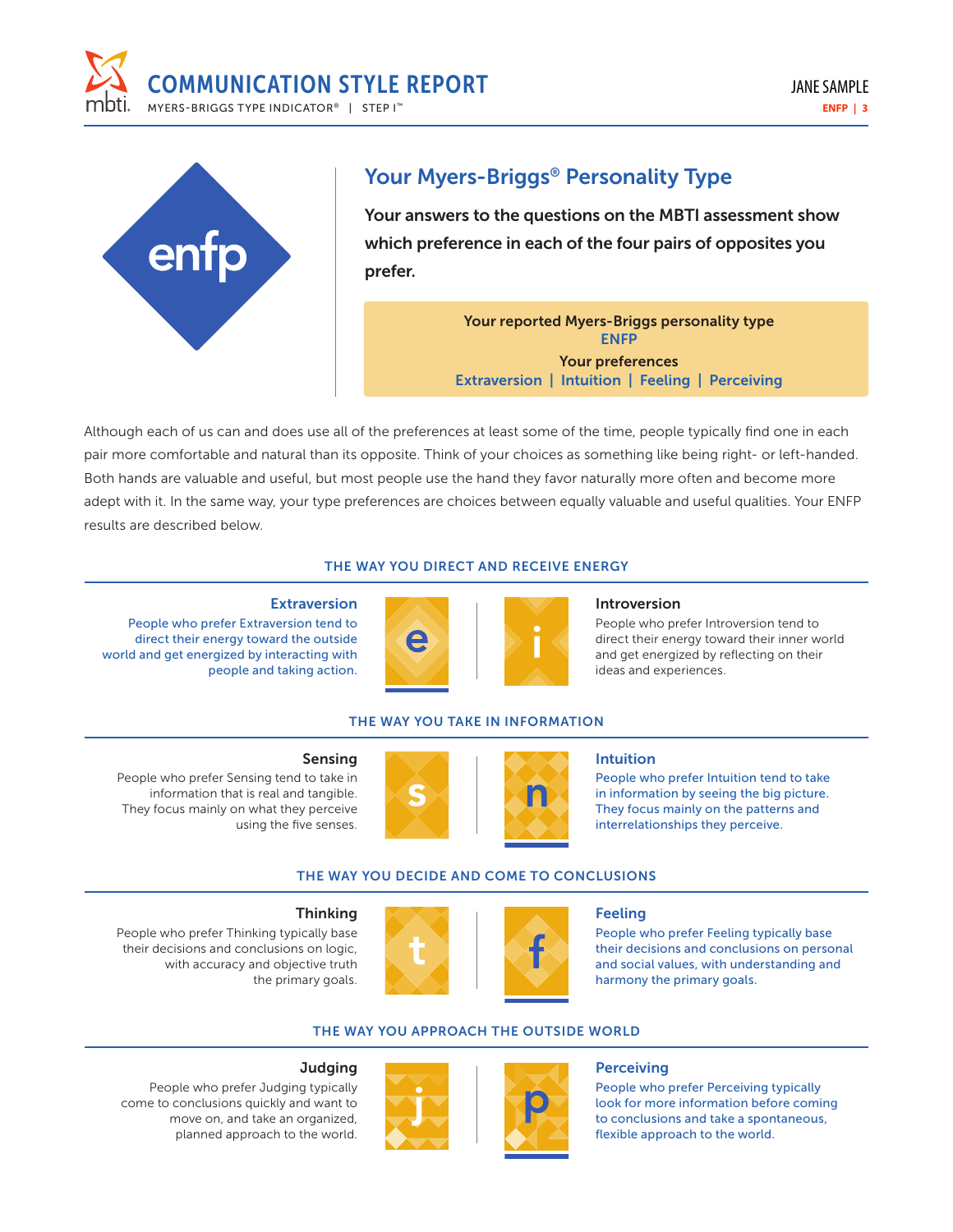

## Clarity of Your Preferences

Your MBTI responses also provide a picture of how clearly or consistently you chose your preference in each pair of opposites. This *preference clarity index* (pci) is indicated in the graph below. A longer line suggests that you are quite sure about a preference; a shorter line means that you are less sure about whether that preference truly describes you. Your preference clarity does not indicate how well developed your preferences are or how well you use them.



### CLARITY OF YOUR PREFERENCES: ENFP

Do your assessment results seem to fit? Many find that their type results capture their personality attributes quite well. Others find that changing one or more of the preferences in their four-letter type yields a type description that fits them better. Your results can be influenced by circumstances, experiences, demands, and expectations you were feeling when you took the assessment. If your reported type does not seem to fit, work with your Myers-Briggs practitioner, who can assist you in finding the type that fits you best.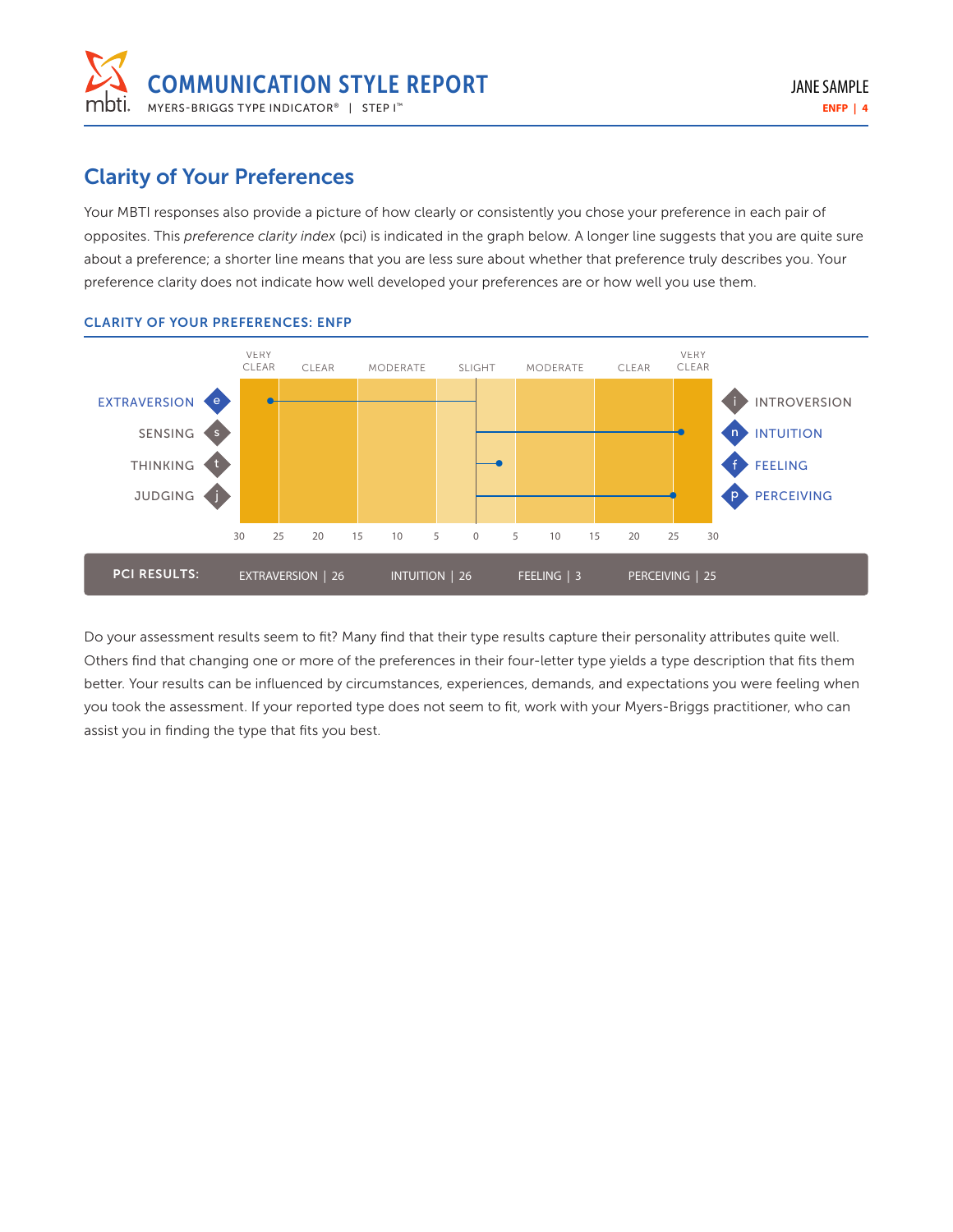



## Extraversion and Introversion in Communication

#### ና ና Let's talk this over.

#### You prefer Extraversion over Introversion.

#### EXTRAVERSION

#### Your Key Strengths

Are active, energetic, and enthusiastic Think on your feet Establish networks of contacts Have a broad range of interests Provide extensive information and feedback

### Your Communication Approach

Seek interactions and diversions Share thoughts freely in lively group discussions Can discuss a wide range of topics Change topics and opinions as a conversation progresses Think out loud Share ideas or information immediately Respond rapidly Talk more than listen Interrupt and may finish other people's sentences Ask lots of spur-of-the-moment questions

#### Tips for Communicating with Introverts

Let them finish their thoughts; don't interrupt them

Think before speaking or let them know that you are thinking out loud Respect their need for privacy, build trust, and ensure confidentiality Choose a time and place to communicate with a minimum of distraction

Speak slowly and calmly (without being condescending)

Pause and wait for a response; don't jump in to fill silence, especially with small talk

Have one-to-one conversations rather than communicating in a group setting Don't come across as imposing or demanding an immediate response Provide information ahead of time and allow time and space for processing When possible, provide written information that they can consider in their

own time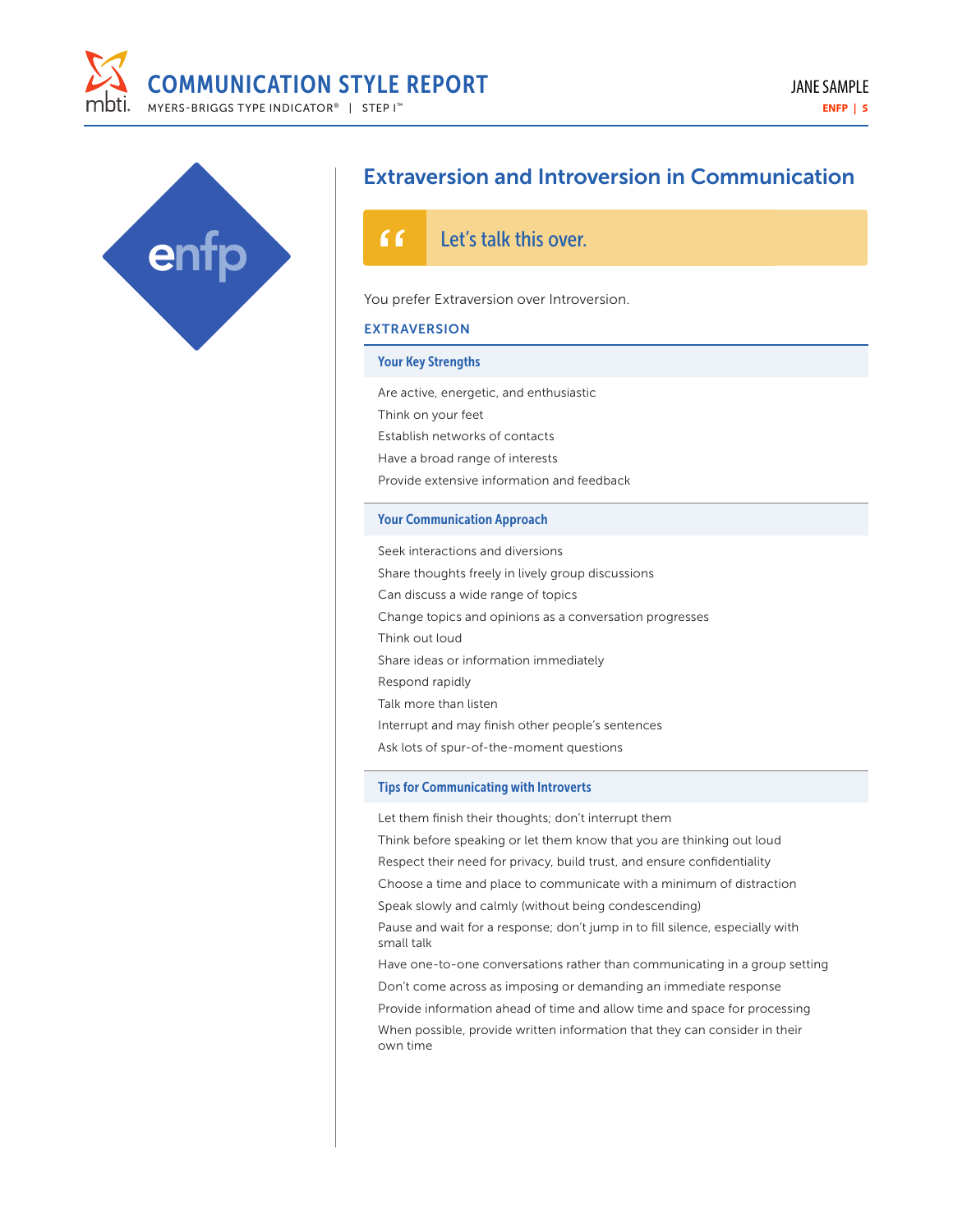



## Sensing and Intuition in Communication

#### ና ና I can see it all now.

#### You prefer Intuition over Sensing.

#### INTUITION

#### Your Key Strengths

Are open to possibilities Anticipate and create change Are future oriented; see trends Link and integrate information Generate ideas

#### Your Communication Approach

Want to know implications and relationships, not just facts Become bored or impatient with details Like to brainstorm or play with ideas and imagine what could be Focus on the future and long-term aspects and effects See patterns and understand the big picture Are stimulated by possibilities; seek to create, grasp, and share new ideas Use metaphors, analogies, and other forms of symbolic language In conversations, may jump across topics exploring links Trust and are eager to apply theories, models, and frameworks Don't like to be hampered by barriers or limits

#### Tips for Communicating with Sensing Types

Be practical and find ways to bring ideas down to earth Talk about how to immediately apply information Provide concrete examples to prove that your ideas work Share your observations and experiences Present information sequentially and include relevant facts and details Show a plan and a procedure when initiating change Link new ideas to what is happening now Focus on and preserve what is working well Avoid extensive use of metaphors and analogies

Use words that relate to sensory and real-life images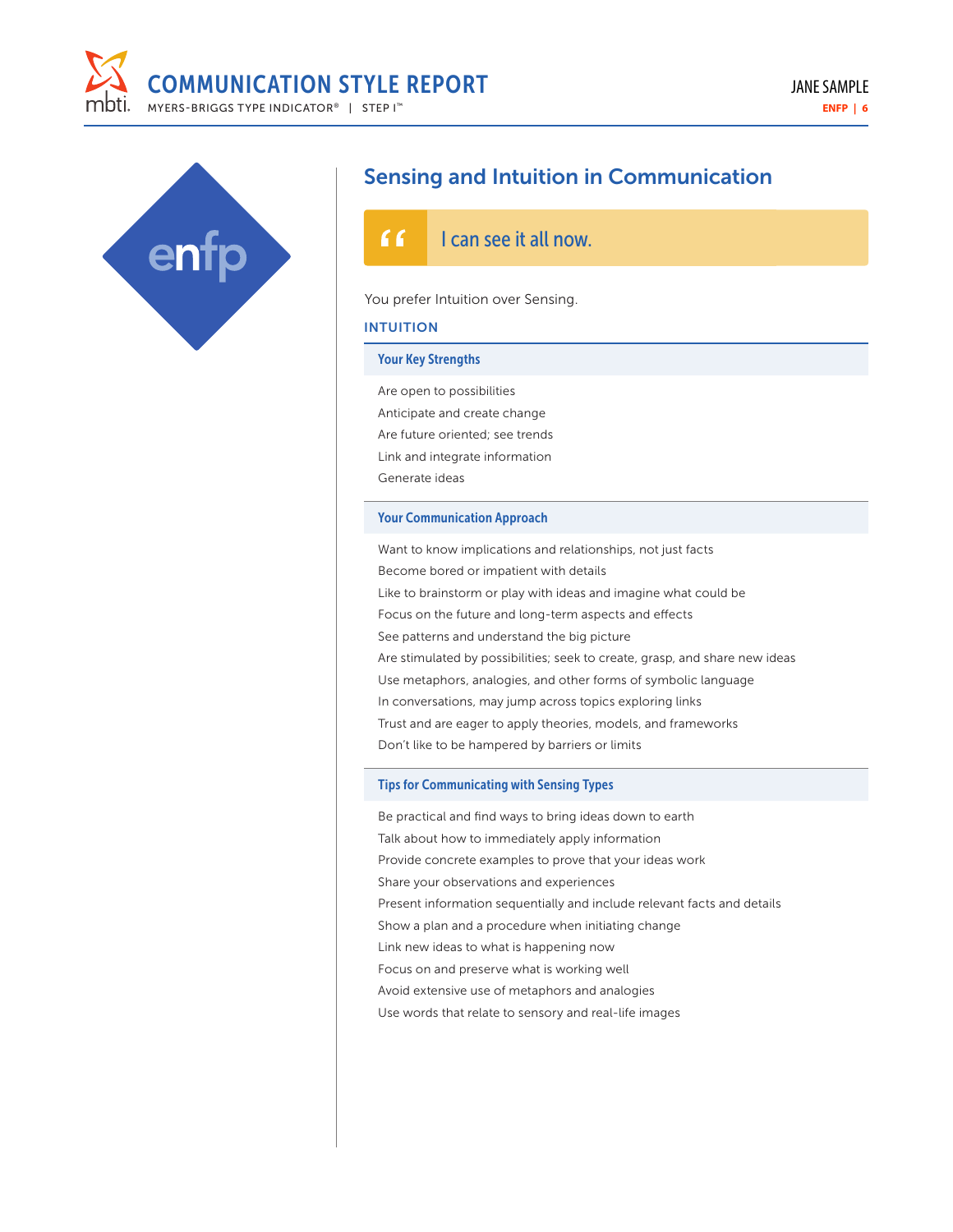



## Thinking and Feeling in Communication

#### ና ና Will anyone be hurt?

#### You prefer Feeling over Thinking.

#### FEELING

#### Your Key Strengths

Empathize and develop rapport

Can often see and appreciate others' perspectives Are supportive, nurturing, and interested in others Enjoy cooperating and collaborating Connect with others and create a harmonious environment

#### Your Communication Approach

Focus on situational and subjective beliefs and values See strengths and positive attributes Enjoy encouragement and positive feedback Share personal situations, case histories, stories, and examples Want to get to know someone personally Like making links to and connections with others Like collaboration and want to cooperate Are warm, supportive, expressive, and affirming Focus on positive atmosphere and harmony Are interested in people and their needs

#### Tips for Communicating with Thinking Types

Be calmly objective and demonstrate your competence Offer honest and frank corrective feedback as well as positive comments Detach from situations and view them logically and objectively Support your opinions with logical reasoning and clear thinking Avoid becoming emotional or passionate when discussing issues Be straightforward, reasonable, clear, precise, and concise Focus on tasks and objectives as well as on individuals involved in the situation Be prepared to sometimes engage in competitions, debates, or challenges Show cause-and-effect relationships and pros and cons Provide data and ideas only from credible information sources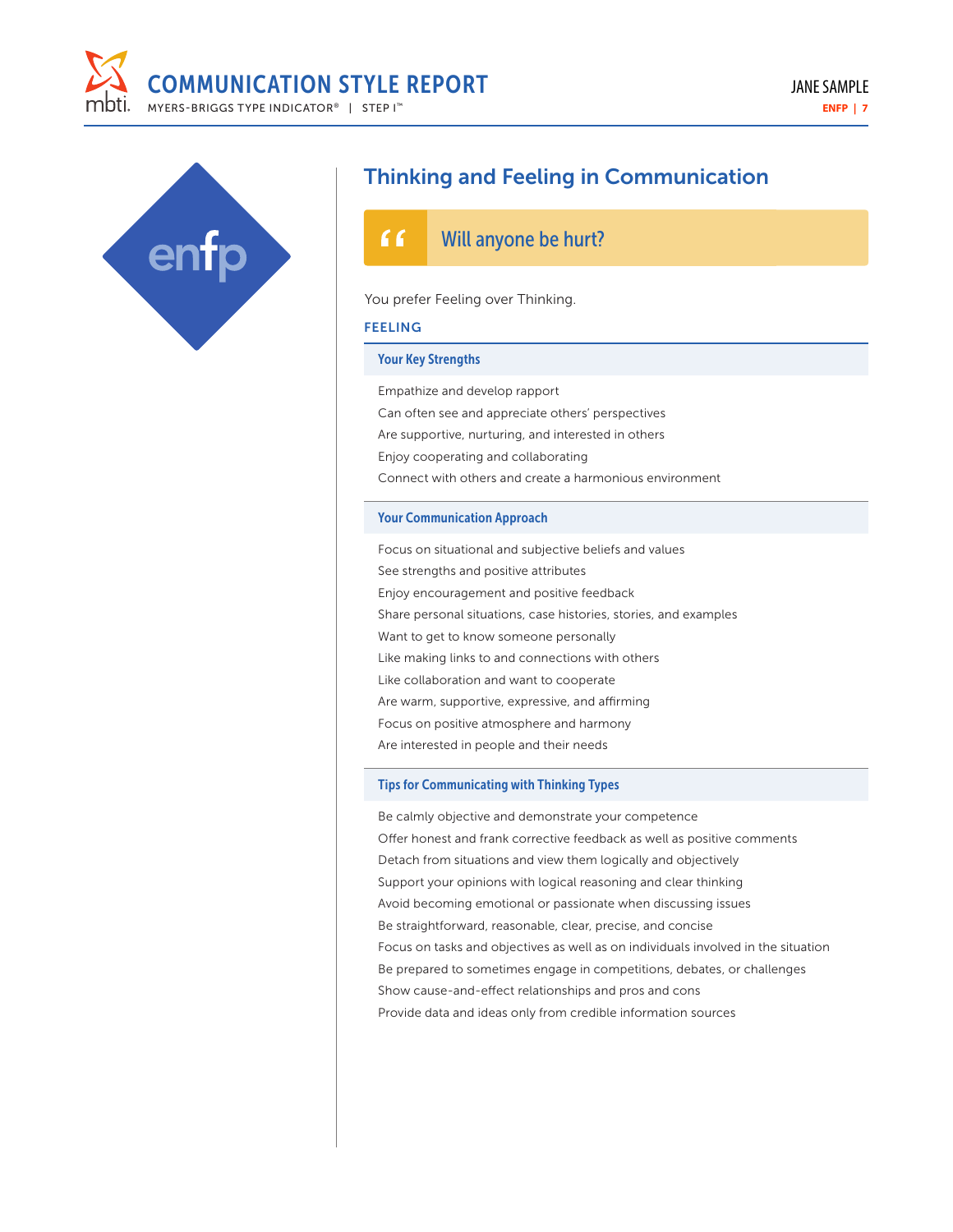



## Judging and Perceiving in Communication

#### Let's wait and see.

#### You prefer Perceiving over Judging.

### **PERCEIVING**

### Your Key Strengths

Are flexible and adaptable Respond to the situation as needed Are open to new information Generate and consider a wide range of options Take an easygoing approach to change

#### Your Communication Approach

Seek new information and explore options Include lots of data and ideas in the decision-making process Have a flexible, spontaneous, and unstructured communication style Are open to responding to unexpected requests or opportunities Can postpone decisions or make tentative decisions that can change Seek input from others exactly when you need it Feel boxed in if immediate decisions are requested Ask questions and provide options Prefer open-ended discussions and language to conclusive statements See opportunity in interruptions and diversions

#### Tips for Communicating with Judging Types

Set and follow a schedule

Offer conclusions and your rationale to facilitate decision making Be willing to make a decision and move forward Share information in a structured and organized way Avoid sharing too many open-ended options; focus on what is most important Negotiate specific time lines and deadlines Consistently meet commitments; show up on time and deliver results Provide clear roles and expectations when assigning tasks Make and follow through with plans Avoid adding unexpected tasks or options to a project, especially at the last minute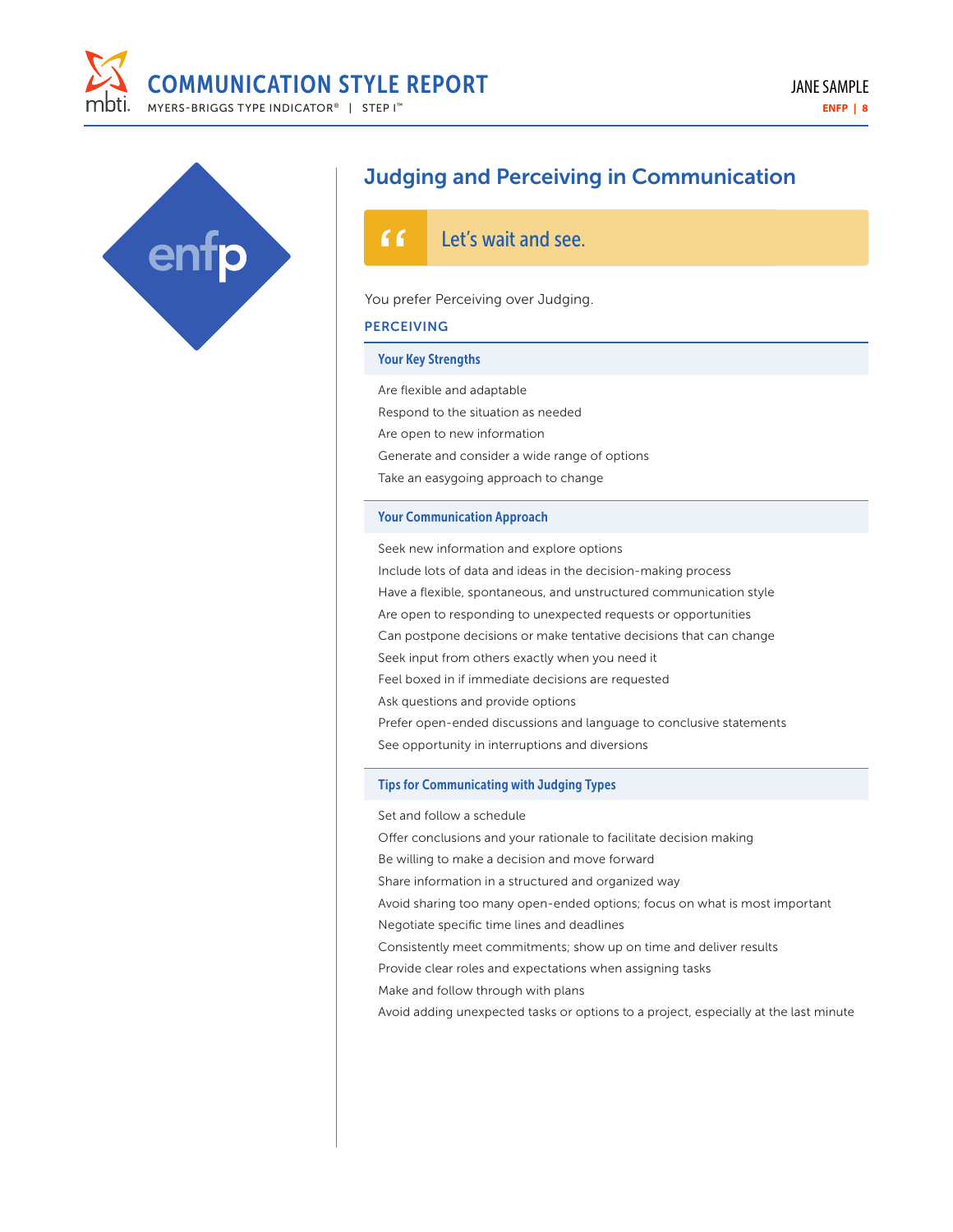



## Your Communication Style

#### ENFP Communication Highlights

Are outgoing, optimistic, caring, genuine, and compassionate Energetically and enthusiastically encourage and persuade others Identify opportunities to develop human potential and improve people's situations Champion changes that provide possibilities and improve processes for people Help people find niches, develop strengths, and compensate for weaknesses

#### At First Glance

Empower, advocate for, and encourage the individual in the organization Enjoy collaboration, cooperation, and the sharing of ideas See potential and possibilities in people; focus on relationships and growth Create and share a wealth of innovative ideas and a vision of the future Value and encourage diversity; enjoy working with a wide variety of people

#### What You Want to Hear

People's experiences, feelings, thoughts, viewpoints, and ideas Conversations showing that people are interested in getting to know each other and developing relationships

General guidelines and information, not specific directions or commands Theories and models that will enhance growth, learning, and development Collaborative language focusing on teamwork and individual contributions

#### When Expressing Yourself

Are highly participative, sociable, and friendly; connect and develop rapport with others

Use empathy when interpreting situations and dealing with others Are sensitive to group dynamics; highlight and integrate ideas and input Often teach, counsel, facilitate, motivate, negotiate, recruit, and resolve conflicts Challenge accepted practices if not aligned with human values or needs

#### Giving and Receiving Feedback

Validate, appreciate, and celebrate unique and valuable individual contributions Seek to please others; motivated by positive feedback and encouragement

Like to be mentored or supported within the work setting rather than supervised Are sensitive to, and can be hurt by, feedback that is objective and task focused rather than personal

Will give more positive than corrective feedback and may hesitate to criticize others